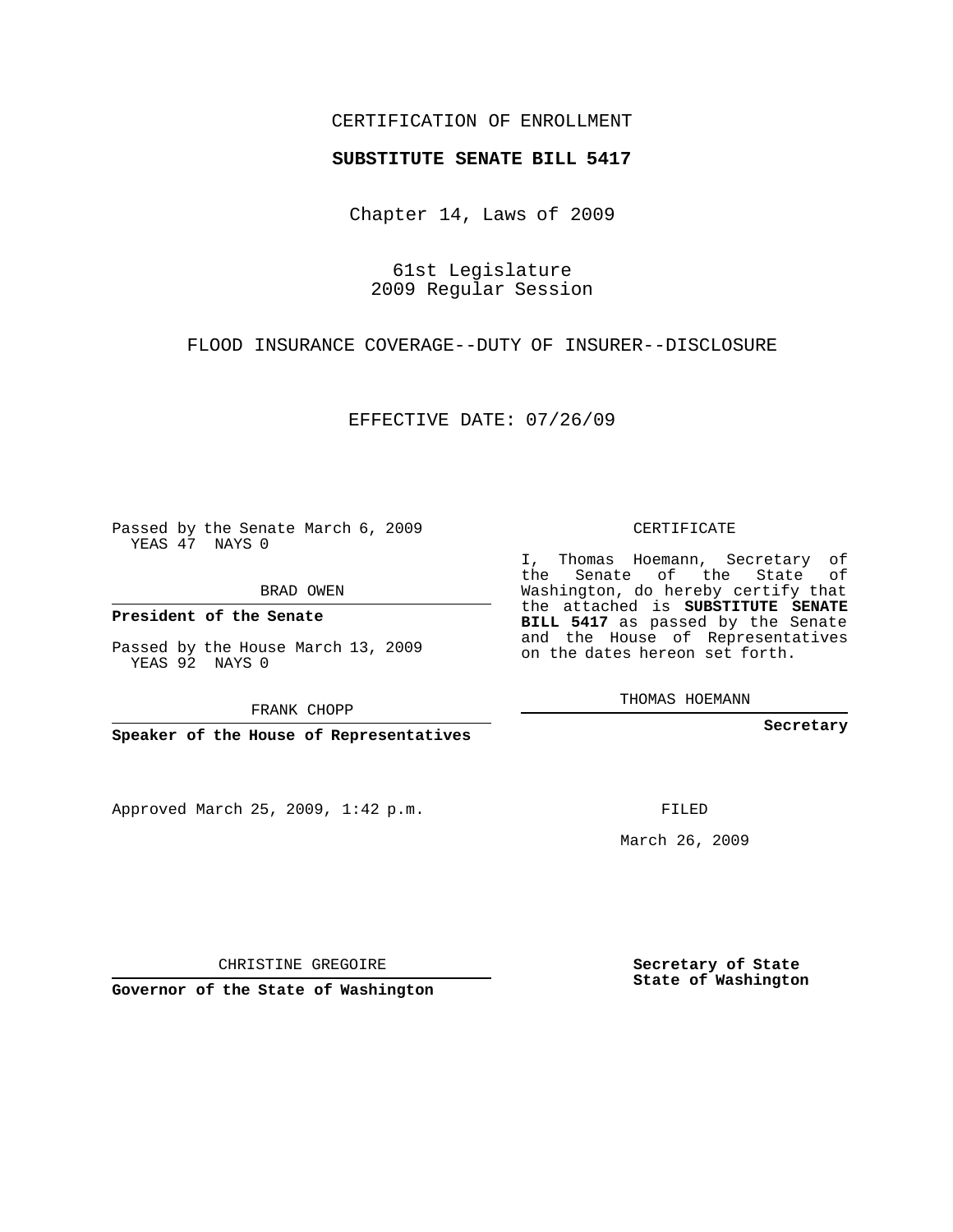## **SUBSTITUTE SENATE BILL 5417** \_\_\_\_\_\_\_\_\_\_\_\_\_\_\_\_\_\_\_\_\_\_\_\_\_\_\_\_\_\_\_\_\_\_\_\_\_\_\_\_\_\_\_\_\_

\_\_\_\_\_\_\_\_\_\_\_\_\_\_\_\_\_\_\_\_\_\_\_\_\_\_\_\_\_\_\_\_\_\_\_\_\_\_\_\_\_\_\_\_\_

Passed Legislature - 2009 Regular Session

## **State of Washington 61st Legislature 2009 Regular Session**

**By** Senate Financial Institutions, Housing & Insurance (originally sponsored by Senators Berkey, Franklin, Shin, and Roach; by request of Insurance Commissioner)

READ FIRST TIME 02/18/09.

 AN ACT Relating to flood insurance coverage; and adding a new section to chapter 48.27 RCW.

BE IT ENACTED BY THE LEGISLATURE OF THE STATE OF WASHINGTON:

 NEW SECTION. **Sec. 1.** A new section is added to chapter 48.27 RCW to read as follows:

 (1) Every insurer issuing a homeowner, condominium unit owner, residential tenant, and residential fire insurance policy that does not cover damage caused by flood must notify the policyholder that the policy does not cover damage caused by flood. The notice must also inform the policyholder how to contact the national flood insurance program ("NFIP") or one of the NFIP's agents. This notice must be provided:

(a) At the time the policy is issued; and

(b) At the time the policy is renewed.

 (2) The following language, when combined with current information about how to contact the NFIP or its agent, satisfies the notice requirements of this section: